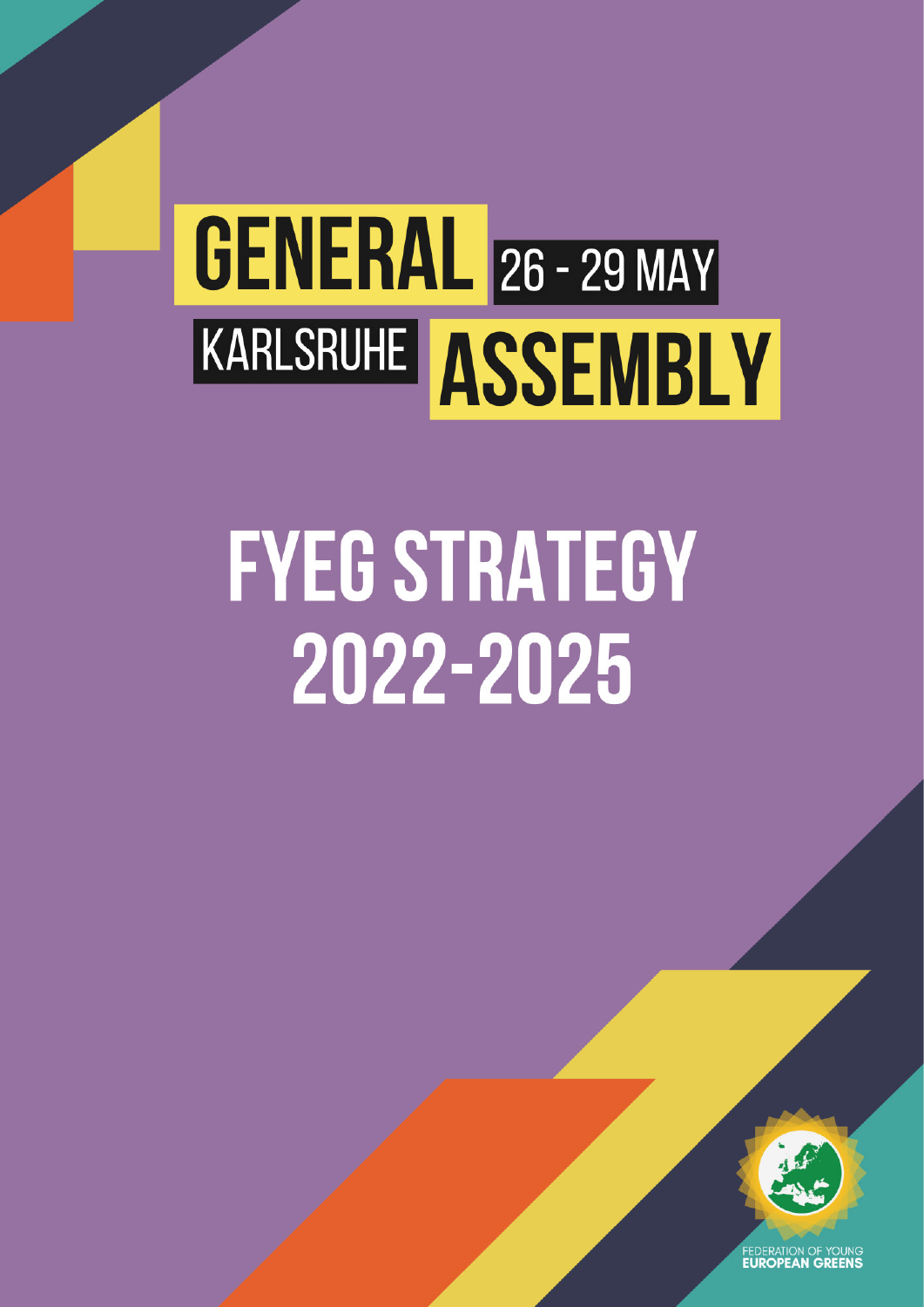## **Introduction**

FYEG has been growing steadily in terms of organisational capacity and political impact since 2014 and the Green Wave of the EU elections in 2019 has rapidly amplified the process. In 2020, the FYEG Executive Committee started a process for organisational change aiming to ensure that FYEG will continue to develop and grow in a coherent and sustainable way in order to be able to continuously work for a stronger young green European movement.

The Executive Committee, Advisory Committee and Secretariat worked on this organisational change process together with a consultant (the European Activism Incubator). They assessed FYEG's internal structures and processes, evaluated the organisation's main challenges and then selected three key priorities to improve FYEG's capacities and impact. Two of these priorities were linked to FYEG's strategic planning and aimed to (1) create a more focused and actionable strategy and (2) implement processes and tools to ensure the Executive Committee and Secretariat's work is more focused, efficient, manageable and in line with FYEG's strategy and through better delegation systems.

This Strategic Plan is the result of the organisational change process. It is based on a Member Organisations Survey and workshops gathering the Executive Committee, Secretariat and Advisory Committee. It highlights FYEG's core vision and mission, as well as the organisation's strategic focus and objectives for the coming years, setting a clear mandate for future Executive Committees. The Strategic Plan will be implemented through FYEG's Activity Plans and Financial Plans and monitored via a Strategic Framework with Key Performance Indicators (KPIs).

FYEG's main goal is a feminist, diverse, democratic, sustainable and social Europe. In order to achieve our goal we use different channels, political arenas and tools.

## **Background**

FYEG is the European umbrella organisation for Young Green organisations from all over the European continent, from Azerbaijan in the East to Ireland in the West and from Cyprus in the South to Norway in the North. FYEG's member organisations have various backgrounds: local ecological groups, student unions, youth wings of Green political parties and Young Green civil society organisations. They were created and are developing in different political and institutional contexts. They also vary in size and impact, from small or newly established organisations who focus on recruiting members to large and well established organisations who have parent parties in government and focus on putting forward the youth voice in the legislative agenda.

One of FYEG's main roles and challenges is to bring these very heterogeneous member organisations together and support them in bringing forward a common vision. In order to better understand the needs of our member organisations, we launched a Member Organisation survey. The survey aimed to evaluate FYEG's current work and set priorities for its future activities in line with the needs of FYEG Member Organisations. 20 member organisations responded to a set of 22 questions across 7 topics.

The results of the survey showed the following key points:

- FYEG's main strength is seen as **capacity building** for its members and young green organisations in general. Member organisations are most interested in training related to the development of their organisation (such as volunteer management and fundraising) but a lot of respondents also report that their organisation lacks the capacity and time to attend FYEG's training;
- FYEG's main added values are seen as **pioneering new and radical ideas** through activities engaging young people and **coordinating public campaigns** across Europe;
- In line with FYEG's analysis, member organisations identify the political activation and recruitment of members from racialized communities as the most relevant priority to improve the inclusion and representation of racialized communities within our movement.

Along with FYEG's monitoring and analysis of members' engagement with FYEG activities, the results of the survey were fundamental in understanding the needs of the member organisations and incorporating them in FYEG's strategy.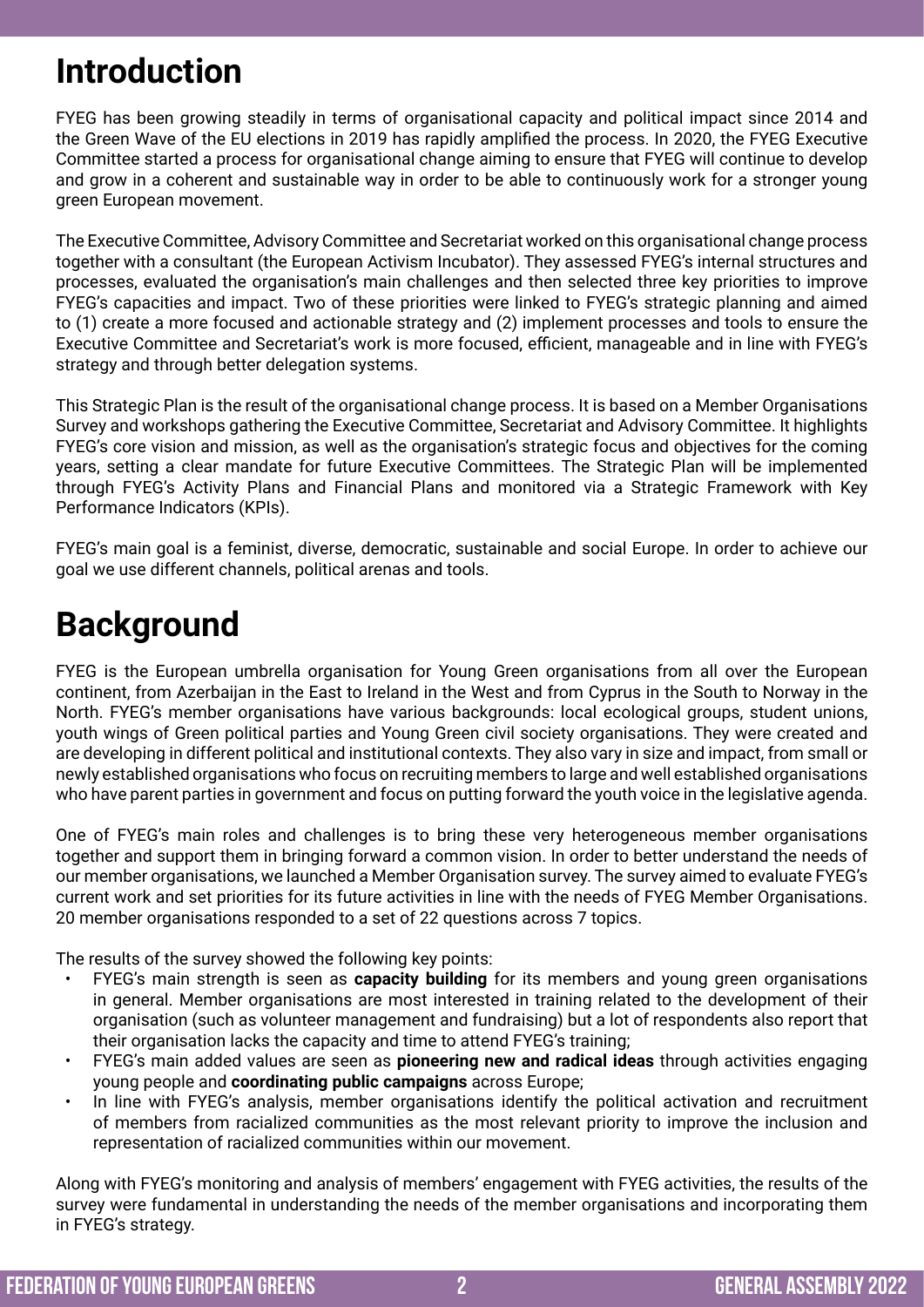## **Vision, mission and strategic focus**

#### **Vision**

FYEG's core vision is a just, feminist, diverse, democratic, sustainable Europe where people are happy and free. Run by young people, for young people, FYEG's core mission is to empower young people to bring forward their perspectives in order to realise this vision, in line with green values.

#### **Strategic focus**

In order to realise its vision and mission, FYEG strategic focus for 2022-2025 will be on:

- Strengthening the FYEG Network and Membership Coordination;
- Capacity building;
- Bringing forward the youth perspective;
- Organisational growth.

In addition, FYEG will make inclusion and diversity an overarching focus of its strategy and activity plan, with the aim of building a more inclusive and diverse network where racialised communities and other underrepresented groups are better represented.

#### **Practical implementation**

To realise its mission, FYEG is led by its Executive Committee and run by its Secretariat. The FYEG Executive Committee is elected by FYEG's member organisations at the annual General Assembly. The FYEG Secretariat is based in Brussels, Belgium and is managed by the Secretary General, who is elected at the General Assembly. In realising its mission, FYEG is guided by its Political Platform that is adopted by Member Organisations at the General Assembly and lines out the organisation's political positions and values in detail.

#### **Strategic objectives**

Find below the strategic objectives for each strategic focus:

## **1. Strengthening the FYEG Network and Membership Coordination**

The first strategic focus of FYEG is strengthening its network and membership coordination. For more than 30 years, FYEG's Member Organisation have joined forces at the European level, uniting their collective aspirations to learn from each other, to debate, to campaign together and to make the green Europe we wish to see become a reality. FYEG will continue to coordinate its network and member organisations to best serve both the federation as a whole and individual member organisations.

FYEG's long term goal is to maintain and develop a strong and well coordinated federation where member organisations are actively engaged and where FYEG's work complements the work of its member organisations.

Based on this goal, FYEG's priority will be to focus on its current members rather than expanding and growing its membership. This means expansion will only be pursued with organisations that are already connected to other Green family actors such as EGP, GEF or CDN, in countries where FYEG is not yet represented and when FYEG Executive Committee and Secretariat have the capacity to implement a meaningful welcoming process for and with the incoming organisation.

To realise this goal, FYEG will focus on 6 strategic objectives in the coming years: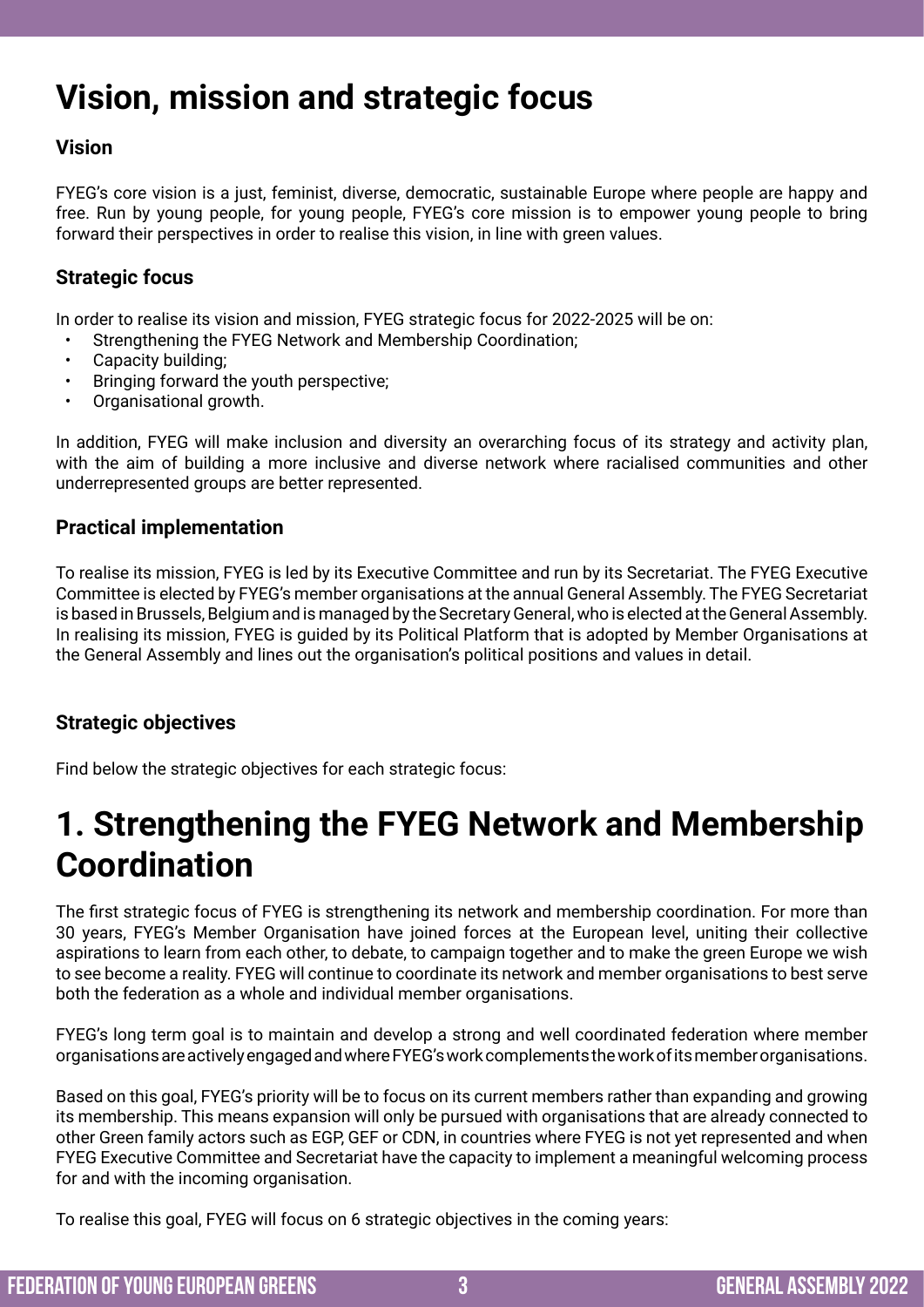- A. Tailor FYEG member organisation coordination and communication to the needs and demands of the member organisations:
- B. Improve the engagement of FYEG's member organisations from the South, especially to ensure they are more proportionally represented in FYEG's political work and long term planning;
- C. Improve the engagement of FYEG's member organisations from the East and empower them to be more active in the federation. To this end, FYEG will continue to support and cooperate with CDN, an instrumental and important partner organisation that is committed to develop and implement Green ideas in Eastern Europe;
- D. Invest in its candidate member organisations to implement a meaningful integration process;
- E. Increase the attention and support towards struggling member organisations;
- F. Facilitate political exchanges at the federation level.

## **2. Capacity building**

FYEG advocates for a systemic change that requires a transformation of society as a whole. In order to achieve this, FYEG strategically focuses on capacity building of young people across Europe and empowering changemakers through training and non-formal education projects. As a European organisation, FYEG's work is centred on the European level and reaches the regional and national level through its member organisations who, in turn, reach and impact the provincial and local level.

FYEG's long term goal in capacity building is twofold. On one hand, FYEG will invest in the capacity building of its Member Organisations to be more resilient, resourceful, sustainable, effective and efficient in delivering change at local and national levels. On the other hand, FYEG will empower young people to be skillful and impactful change-makers that are equipped and confident in developing radical ideas.

Throughout its activities, FYEG will work to develop and foster critical and analytical thinking as well as creativity and progressive ideas among young people, through quality non-formal education, capacity building and intercultural exchanges. FYEG will also encourage and promote inclusive and active participation of young people in democratic processes, especially for young people from racialised communities and other underrepresented groups.

To realise these goals, FYEG will focus on 4 strategic objectives in the coming years:

- A. Improve the capacities and resources of FYEG's member organisations and develop their competences in empowering young people at the national level;
- B. Increase youth participation in electoral processes, specifically the number of young greens running for political mandates at the national and European level;
- C. Create a space for young people to develop progressive ideas with relevant and meaningful political output;
- D. Increase the level of inclusion and diversity within the membership of FYEG's member organisations and at FYEG's educational activities.

## **3. Bringing forward the youth perspective**

FYEG fights for equality, inclusion, personal liberties and freedoms, social welfare and survival and well-being of our planet. As written in FYEG's political platform, FYEG does not see a single one of these political issues as a lone priority but instead fights for all of them simultaneously.

In order to achieve its vision of a feminist, diverse, democratic, sustainable and social Europe, FYEG uses different channels and tools. We work to be present and heard at all stages and levels, be it institutions of formal politics or grassroots level.

FYEG has two long term goals for bringing forward the young green perspective: (1) Ensuring that young people can participate and influence democratic processes and political institutions at the EU and European level, especially for young people from racialised communities and other underrepresented groups; and (2) ensuring the development, dissemination and adoption of new radical progressive ideas and policies in line with FYEG's Political Platform, especially in policy areas that predominantly affect youth.